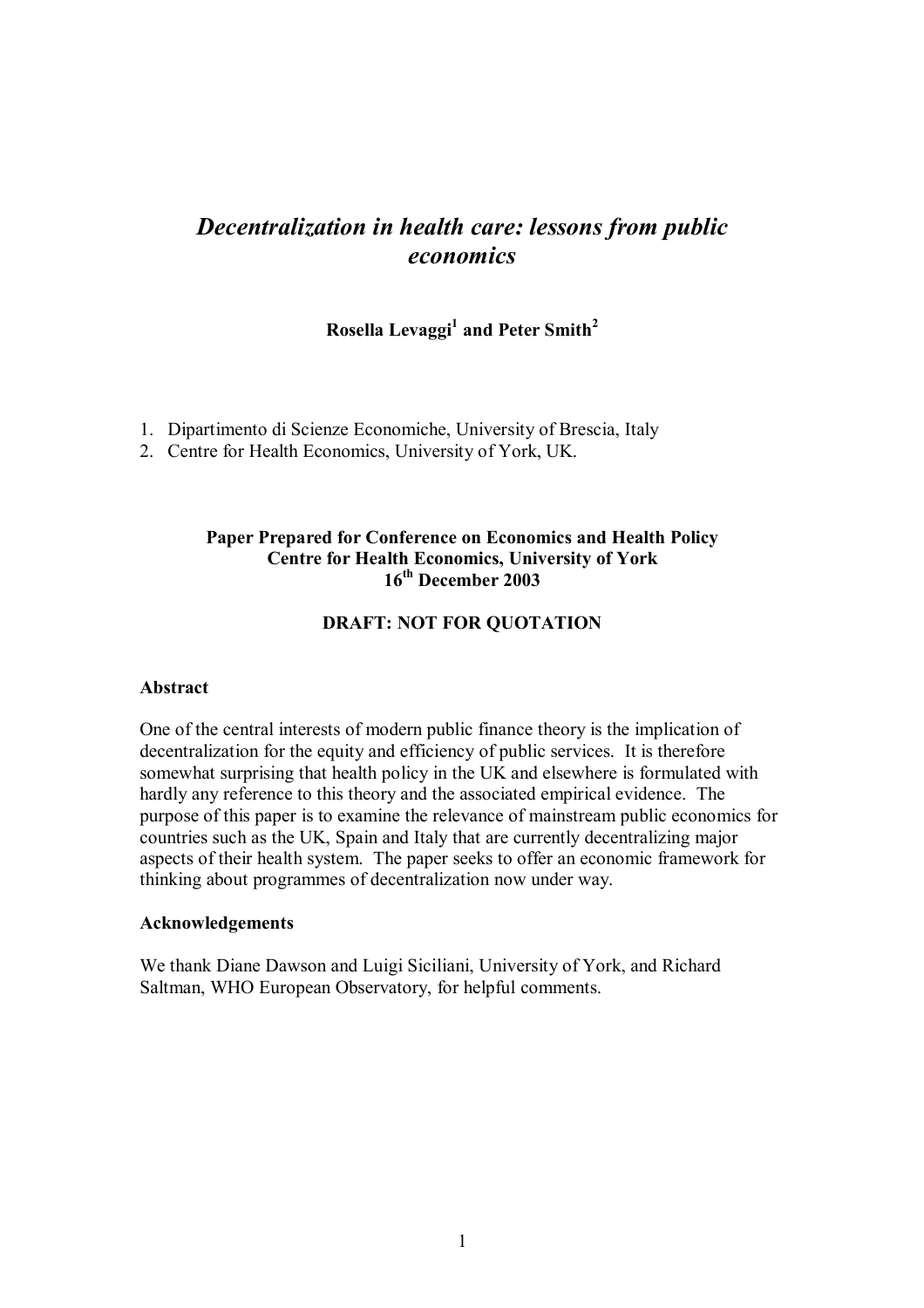## *Decentralization in health care: lessons from public economics*

### **1. Introduction**

The most appropriate decentralization of policy making powers is an important unresolved policy question for most health systems. At one extreme lies the English National Health Service, in which most policies are set by the central authority, and lower levels have little room for manoeuvre regarding the nature or financing of services. At the other extreme lies the United States, with a pluralistic web of purchasers and providers, and little central policy of any effectiveness.

The difficulty of commanding a health system from the centre has led many systems to explore the potential for decentralizing powers to lower levels of government. The United Kingdom has already started this process, as the systems of Wales, Scotland and Northern Ireland begin to diverge following the introduction of devolution. And policy makers are  $-\alpha$  least in their rhetoric  $-\alpha$  beginning to promote greater decentralization of NHS powers within England [1]. Traditional NHS type systems such as Italy and Spain have devolved health system policy making and finance to regions covering populations of about 3 million people. In contrast, countries such as Norway and Portugal are currently moving towards more centralization of powers [2]. Decentralization has also been an important unresolved element of health system design in many developing countries [3, 4].

Many health systems already delegate substantial powers. In Scandinavian countries a large degree of responsibility for the health system has traditionally been vested in local government. Federal countries, such as Canada and Australia, have made provinces or states the principal locus of health policy making. Yet it is worth noting  $that – even in these well-established, decentralized systems – the national government$ often retains considerable powers of oversight and regulation, and there remain considerable tensions about where the balance of responsibility for the health system should lie [5].

Some proponents appear to view decentralization as an unambiguously virtuous ambition. Yet the ultimate logic of decentralization is that responsibility for health and health care should be devolved to the household. The manifestly dysfunctional nature of health systems that promote this principle (most notably the US) should therefore alert us to the danger of a blind pursuit of decentralization. Whilst a degree of decentralization down to some level of collective authority may indeed yield substantial gains for the health system, pursued excessively there can be no doubt that decentralization in health care leads to serious difficulties.

Economists have developed a substantial literature on the topic of decentralized public services, usually referred to under the banner of 'fiscal federalism'. This literature focuses on the optimal administrative level at which to vest powers of finance and purchasing of public services, and examines the consequences of alternative distributions of responsibilities. It therefore seems very germane to recent debates on decentralization in health care, though to date there has been few English language analyses of the implications of the fiscal federalism literature for health system design (see Petretto [6] for an exception).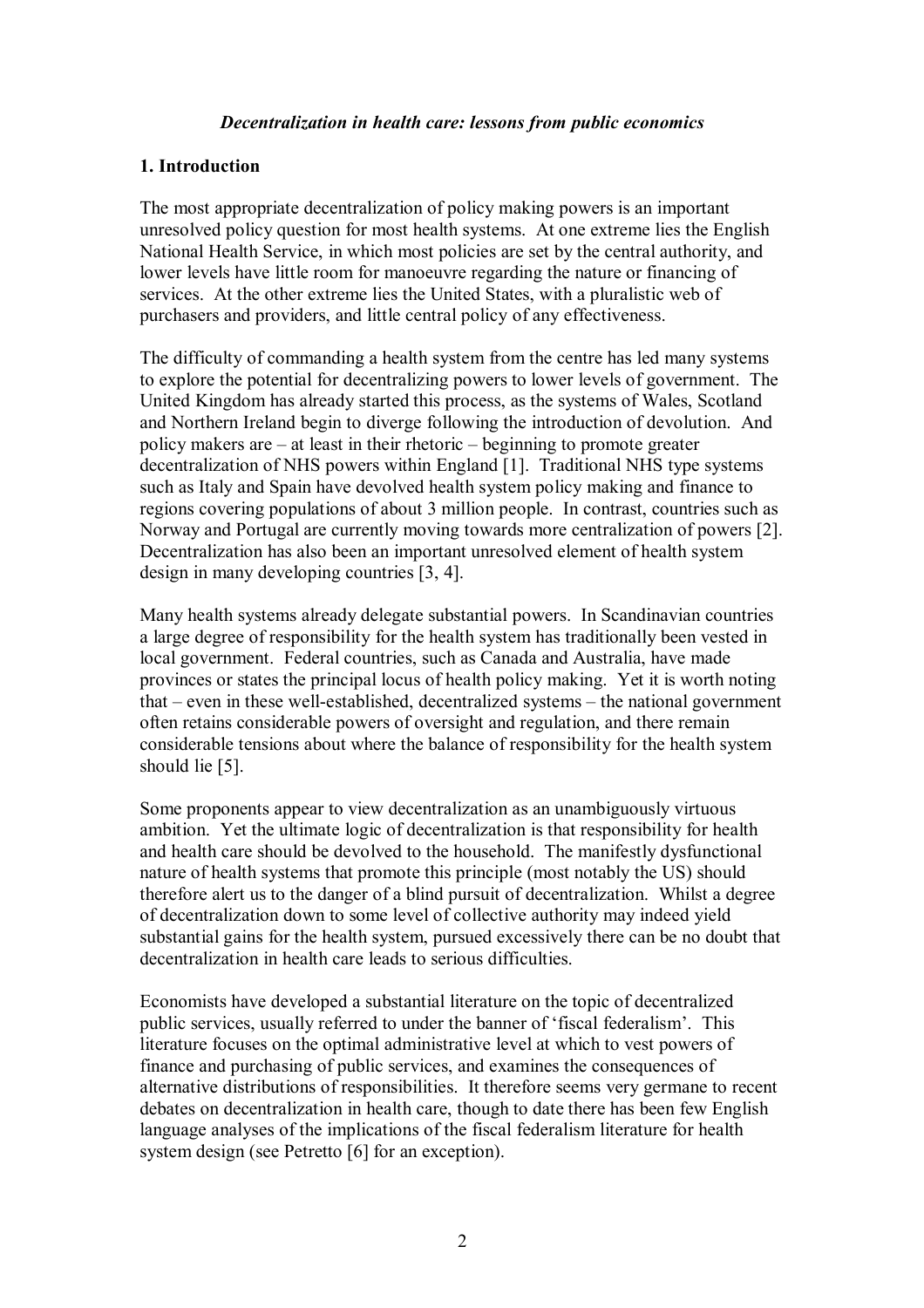This paper seeks to correct this lacuna. We first offer some brief comments on what is meant by decentralization in health care. The next section introduces the economic view of decentralization, and sets out the major economic arguments adduced in the decentralization debate. We then focus on three key issues: the diversity of services and expenditure that may arise from decentralization; the role of information in decentralization; and the coordination needs of decentralized services. The main contribution of economic models is to offer a framework for thinking about decentralization, rather than any firm policy prescriptions. The paper concludes with a discussion of what we feel are the key judgements needed to develop effective policy towards decentralization.

The discussion is at quite a broad level of generality, and is concerned mainly with the purchasing of health services. In practice, local providers, most especially hospitals, are often in the driving seat of local health services, and the purchasing function is weak. However, we believe this reality reflects a failure of local governance, and that it is the purchasing function with which local communities should be pre-eminently concerned. We leave open the question of who should provide the services. Moreover, health care is hugely diverse, in both the tasks it undertakes and the technologies it deploys. It is therefore highly likely that an organizational structure that is good for some health system tasks may be less satisfactory for others.

Throughout we refer loosely to 'local government'. This is merely shorthand for a sub-national institution that enjoys a certain amount of autonomy in setting priorities and (possibly) raising revenue, and is not intended to refer necessarily to existing local government arrangements (such as local authorities in the UK). The local government under discussion could range in size from Australian states to Finnish municipalities. Also, how the governors of the local institution are appointed is left open. However our usual assumption is that they are subject to periodic popular local elections, in contrast (say) to being appointed by a national minister.

#### **2. What is decentralization in health care?**

Decentralization in health care is difficult to define. However, in broad terms it entails the transfer of powers from a central authority (typically the national government) to more local institutions. Given the immense complexity of health and health care and the associated governance arrangements, it is possible to envisage infinite variety in the nature and strength of any decentralization, embracing considerations as diverse as political autonomy, service provision, representation, finance and legal frameworks. Saltman *et al* [7] cite four types of decentralization: delegation, deconcentration, devolution and privatization. Delegation transfers responsibility to a lower organizational level, de-concentration to a lower administrative level, devolution to a lower political level and privatization takes place when tasks are transferred from public into private ownership.

In this paper we do not dwell on these subtly different notions of decentralization, which may have radically different implications for system behaviour. A full treatment of decentralization would require commentaries from a number of perspectives, including political science, sociological and clinical. Instead we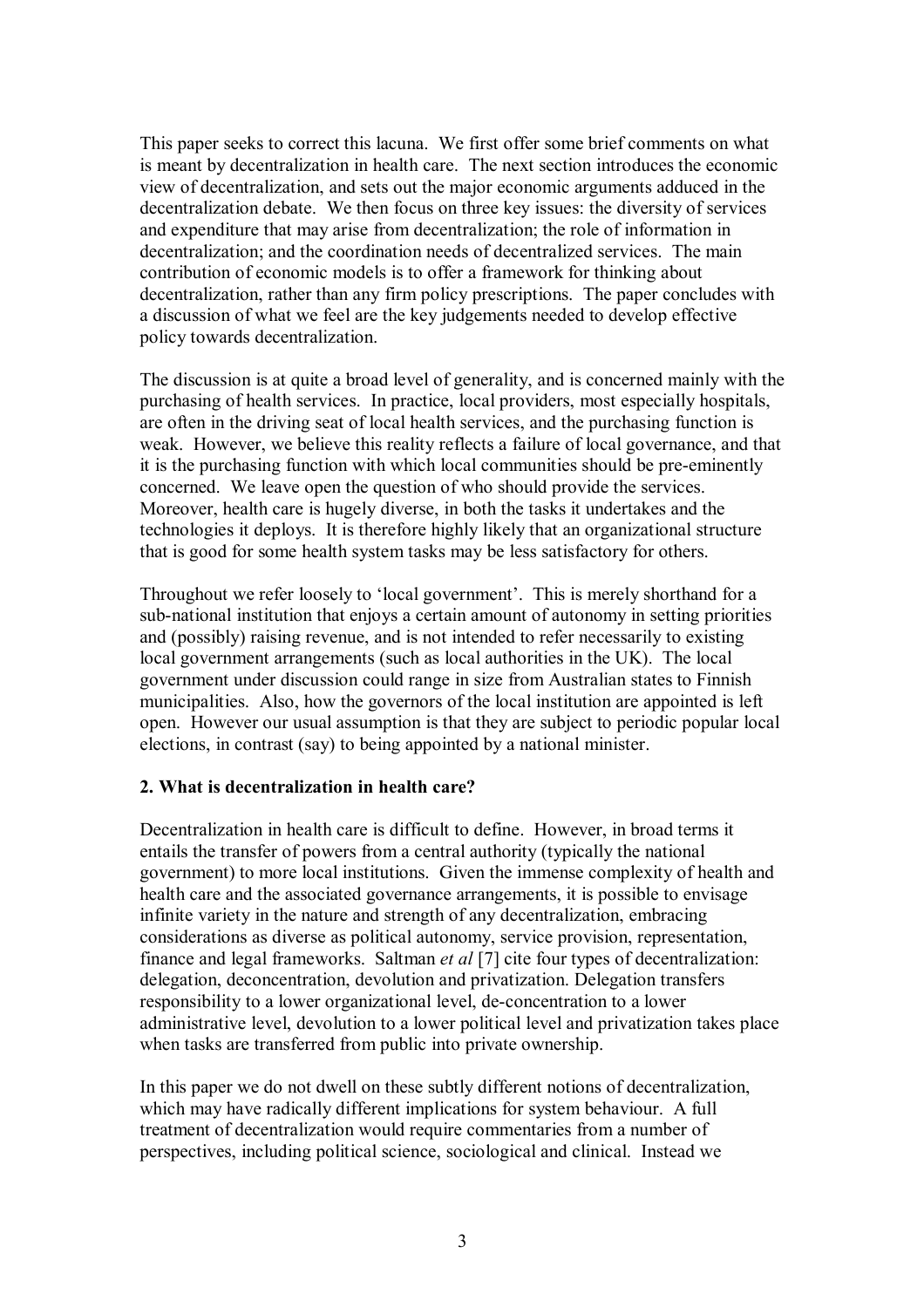comment from an economic perspective on just two issues that are common to all types of decentralization: transfer of finance powers and transfer of policy powers.

The extent to which local institutions are given autonomy over how they can raise and use finance is a central design decision in any decentralization policy. At one extreme, localities may be assigned a fixed budget by the national government and allowed no fiscal autonomy at all. Indeed the national government may subdivide the budget so that expenditure on certain activities is 'ring-fenced'. Local choice then becomes one of deciding a preferred pattern of services within the fixed budget.

At the other extreme, local governments may be free to use any local tax base they choose (for example, the voters of Seattle were recently asked to consider a 10 cent ëcoffee taxí) and to set any level of tax rates. In health care, an important autonomous source of finance may be charges for service users, which in the context of health care can be considered a tax on the sick. Although not used to any great extent in UK health care, widely varying charges are levied on social care for older people in English local government.

Similarly, local governments may at one extreme have absolute autonomy over the policies they adopt, or they may be subject to strong central controls on (say) minimum standards, at the extreme becoming mere agents for the national government. In short, it is important to distinguish between the nominal degree of decentralization and the real extent of local autonomy. In health care, national governments almost invariably insist on certain minimum standards, often in the form of a 'basic package'. Localities may then be free, at the margin, to enhance the package or alter user charges. Any variations from national norms will usually result in variations in the local tax rate.

The impact of decentralization depends very strongly on the rules governing patients<sup>7</sup> access to health services, and how local governments reimburse providers. For example, in Italy after a 1995 reform, each Region was free to decide the level of competition between private and public providers. In some cases (Lombardy) the patient became free to choose any provider, while in others competition remains almost non existent (Emilia Romagna). If patients are free to seek out care from any provider (public or private), and local governments must reimburse according to a national schedule of fees, then there may be little incentive for localities to develop local policies or engage in active purchasing with local providers, and limited scope for expenditure control. On the other hand, a requirement that patients use only ëpreferred providersí sanctioned by the locality may have serious implications for patient choice and competition. It is noteworthy that many highly decentralized health systems (such as Canada) have a requirement that a core set of national benefits are 'portable' between jurisdictions.

There is thus scope for huge variations in autonomy, even with nominally similar systems. In Italy, further reforms have recently decentralized health care provision and (partially) finance to the regional level. The national government has defined the list of the minimum number of services to be provided by each regional system, the so called LEA (Livelli Essenziali di Assistenza – Minimum Treatment Levels). They define for each therapy group what has to be provided as a minimum, either to the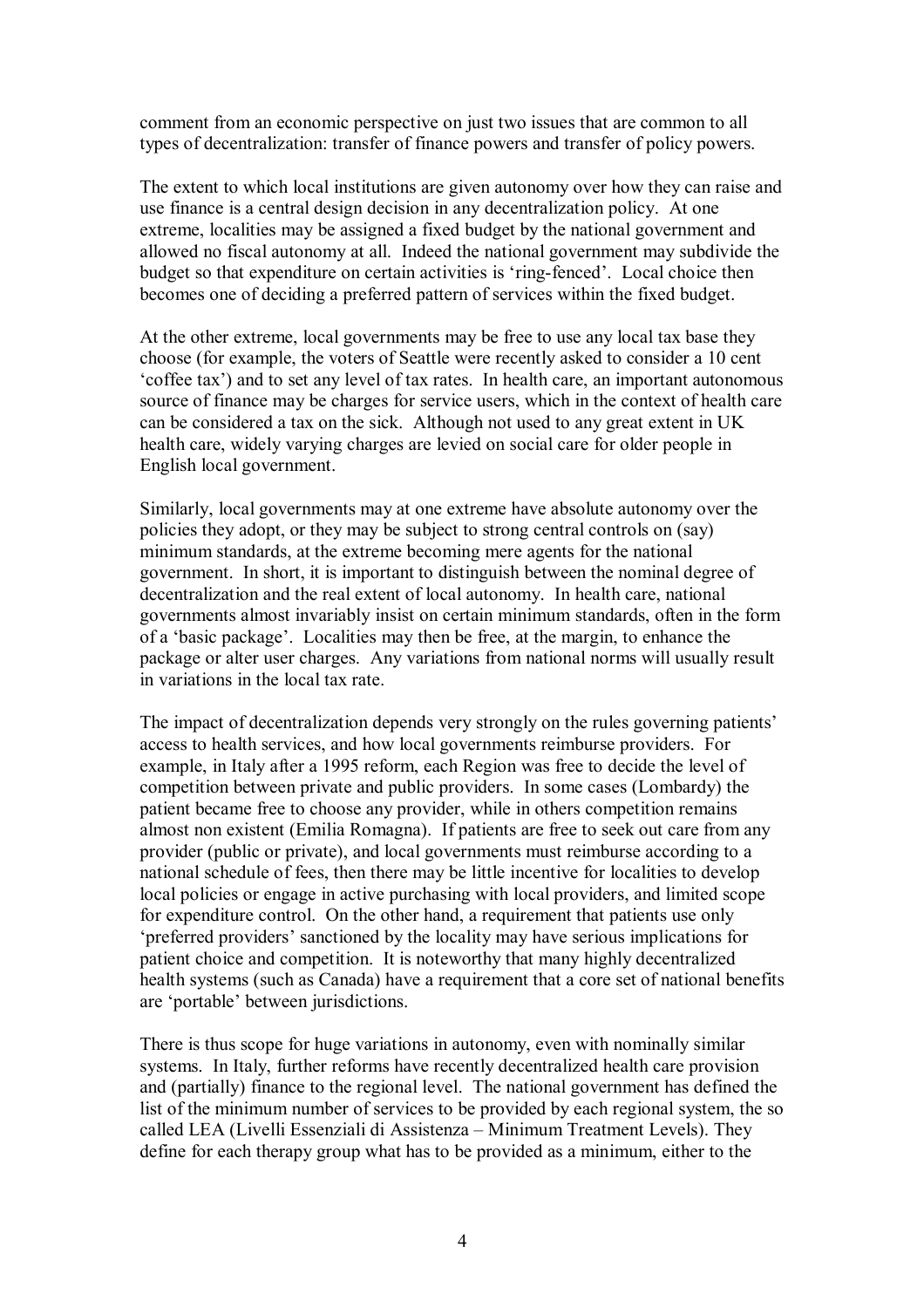entire population or to some subgroups (children, old age, means tested). Each region can refine and augment the list, but the treatments defined at national level have to be provided. Parallel reforms in Spain go much further in devolving almost all policy powers to the regions [8]. The centre's role is confined mainly to arranging redistribution of financial resources between regions. Arrangements in the UK have in most respects not yet approached these levels of decentralization.

Left entirely autonomous, local governments would experience massive variations in health needs and revenues sources. Indeed, high health needs and small tax bases often coincide. Left unattended, this situation would lead to huge variations in local services and local taxes, and a flight of mobile citizens from disadvantaged areas. Therefore, national governments invariably effect a system of grants-in-aid that often constitute the major source of local government income (in England they account for about 80%). These grants are effectively a transfer from low needs, wealthy areas to high needs, poor areas, and usually seek to allow localities the opportunity to deliver some standard level of care at a standard rate of local tax and user charges [9]. More generally, any system of central government transfers to localities gives the centre considerable power to influence the pattern of local services. They are for example often used by national governments as a lever for insisting on certain minimum standards in local services, or for protecting localities from certain types of risk.

## **3. The public economics perspective on decentralization**

Public economics is concerned with public goods and their financing. A public good is one that a competitive market alone cannot provide in line with society's wishes. We take it for granted that health and health care fall into this category (and so shall side-step the sterile debate about the role of markets in health care). The issue we wish to address is therefore the following. Given that the stewardship of the health system is a governmental responsibility, when and how should national governments share powers with more local institutions?

The principle underlying local government is that for some kinds of public goods, the benefits accrue to local residents, and there is therefore a presumption that  $-$  at least up to a point  $-\text{local people should determine their nature. Economic arguments in }$ favour of decentralizing policy making of public services to lower levels of government arise in a number of forms. They include the following:

**Information**: remote national governments cannot understand all the opportunities and constraints that affect the supply of local services. They may seek to impose managerial solutions that are inappropriate for local circumstances, and strike poor bargains with providers. Equally, they may not be sensitive to variations from the national norm in demand, a particularly important consideration in health care, which is vulnerable to considerable random fluctuations in demand.

**Preferences:** local governments can respond to local preferences and seek to design services that reflect local priorities. Local elections are the usual means of expressing such preferences, and some degree of freedom to set priorities according to local electoral choices is generally considered a pre-requisite of true local government.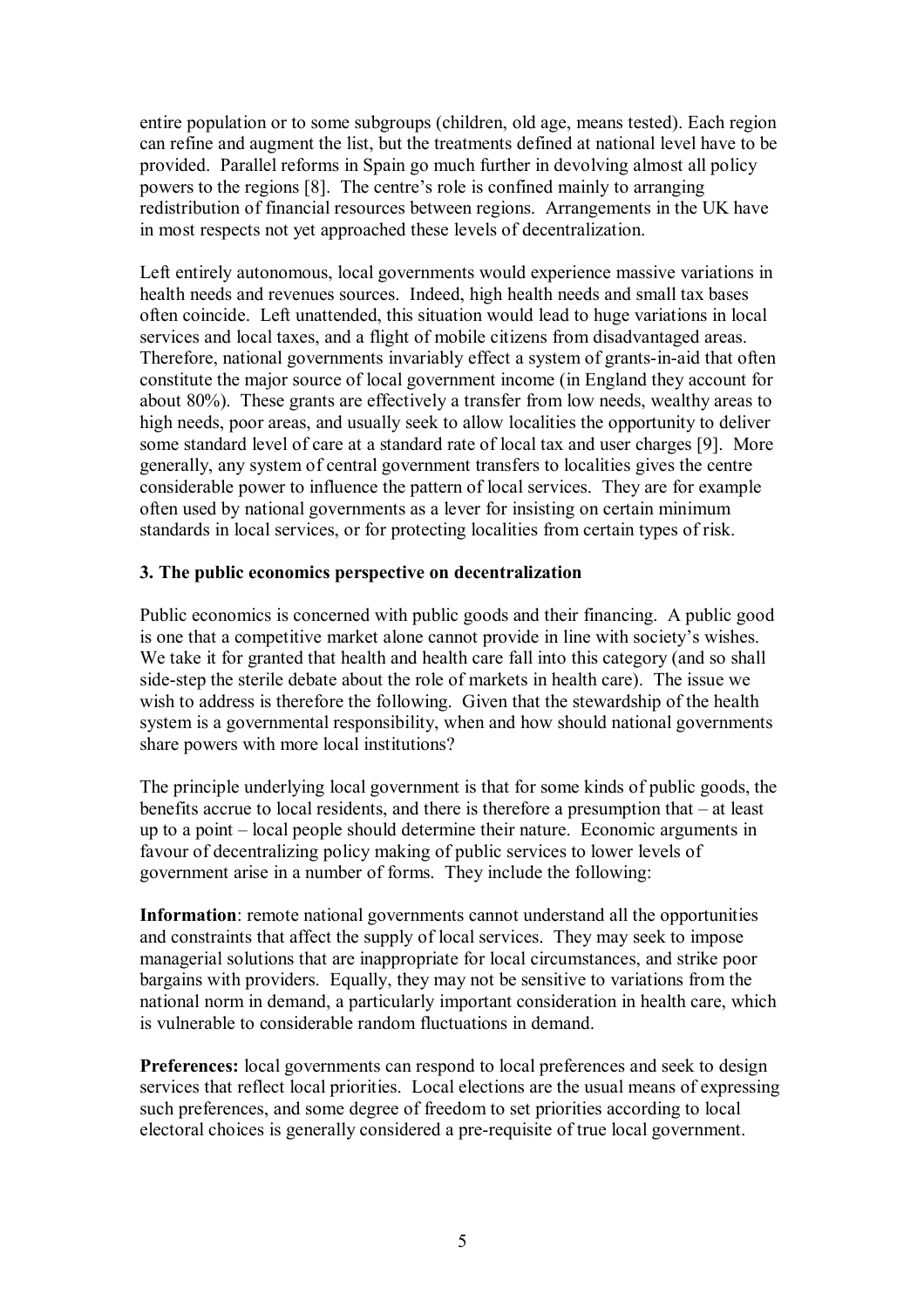**Local co-ordination:** many public goods (but especially health care) require local coordination of a variety of statutory and voluntary agencies. Information limitations mean that local governments may be best placed to secure such co-ordination.

**Efficiency:** because they are closer to local institutions and citizens, local managerial boards may be able to identify and root out sources of inefficiency. More generally, local people may be more prepared to become active and encourage efficient delivery of locally governed public services, especially if their local taxes finance the service.

**Accountability:** the notion of accountability is often poorly defined. However, for economists it is closely related to allocative efficiency, and reflects the idea that those who (individually or collectively) benefit from a good or service should bear the financial consequences [10]. Under this view, decentralization of the financing of local public goods can (properly implemented) contribute to economic efficiency.

**Equity:** when budgets are constrained, local governments may be better placed than national governments to ensure that resources are allocated equitably within their borders.

**Innovation:** autonomous local governments may be more willing and able to experiment with new modes of delivery.

**Competition:** if suitable comparative information is collected and disseminated, autonomous local governments may effectively compete with each other to provide efficient and effective services, through the process that has become known as 'vardstick competition'  $[11]$ . There may even be a 'market' in local governments offering different packages of services and different user charges and tax rates.

However, there are also economic arguments in favour of centralization, some of which directly contradict those just cited:

**Information:** the information asymmetry between locality and centre may lead to *worse* outcomes under decentralization. For example, local purchasers and providers might collude to hoodwink the centre about local spending needs. More generally, local governments might act strategically in an effort to secure more than their fair share of central resources, for example by blaming high spending on high local needs rather than inefficiency. This phenomenon is likely to be important if central financial contributions depend (say) on past local expenditure levels.

**Economies of scale:** there may be higher production, purchasing or managerial costs associated with decentralization. In particular, larger entities may be able to secure more favourable contracts with service providers. The monopsony power of the NHS as an employer of clinical staff, and its restraining influence on pay, has often been adduced as an argument in favour of central control.

**Transaction costs:** in the UK, the managerial costs associated with small administrative units have been a persistent policy preoccupation in local government. More generally, decentralization may impose higher burdens in terms of information flows or the need for local managerial expertise to design and monitor local contracts.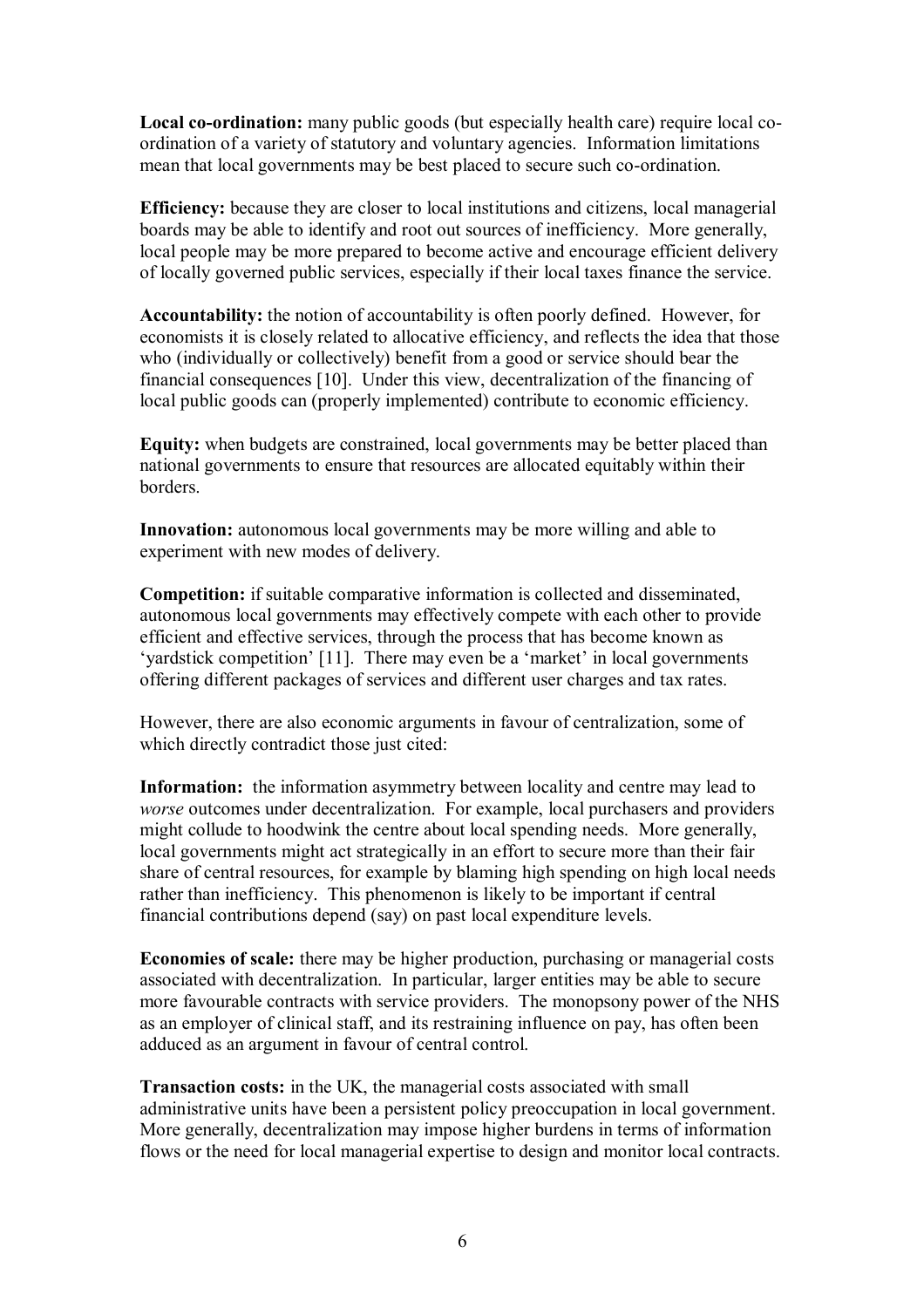**Spillovers:** local governments may to some extent be inter-dependent. The services provided by one jurisdiction affect citizens from another. For example in health care there may be public health interventions, such as childhood vaccination programmes, that will ultimately yield benefits for the whole country. Such interdependencies (or externalities) suggest some role for a national government.

**Equity:** unfettered local government may lead to greatly varying services, standards, taxes, user charges and outcomes. These variations may compromise important equity objectives held at a national level, and so are a special class of spillover effect.

**Macroeconomy:** the actions of local governments may collectively create important adverse macroeconomic effects. This is, for example, an argument often put forward for imposing strict borrowing controls on otherwise autonomous local governments.

**Competition:** competition between local governments may be harmful rather than beneficial. For example, if jurisdictions compete on tax rates (rather than services) there may be widespread under-provision of public services [12]. In health care, local areas may perversely have an incentive to perform *poorly* on certain types of chronic care (say dialysis treatment) if to do so deters potentially expensive patients from settling in their locality. There may therefore be a role for a national government in harmonizing standards.

There are of course a number of additional reasons for seeking to decentralize services, such as promoting local democratic involvement and distributing political power in order to reduce the potential for corruption or despotism. Such considerations may have important implications for efficiency and effectiveness, but in this essay we shall focus only on traditional economic concerns.

We now consider three broad types of consideration that are incorporated into economic models of decentralization. The first relates to the welfare improvements associated with the increased diversity and choice that often accompanies decentralization. The second addresses the lack of information available to run services efficiently from the centre. The third concerns the potential costs that arise from fragmentation and a lack of coordination of public services.

#### **4. Diversity and decentralization**

The traditional fiscal federalism literature has focused on the extent to which decentralization allows local communities to shape local services closest to their preferences [13]. It is important to recognize that diversity could be secured consciously or unwittingly by a central authority, for example through political patronage, differential funding or numerous other devices. However, there is a general presumption that local decision-makers are better at identifying local preferences than their central counterparts, and so some form of local governance is likely to secure welfare improvements compared with a central authority.

In considering how this argument relates to health care, it is first worth considering the implications of an entirely centralized system, in which every patient's entitlement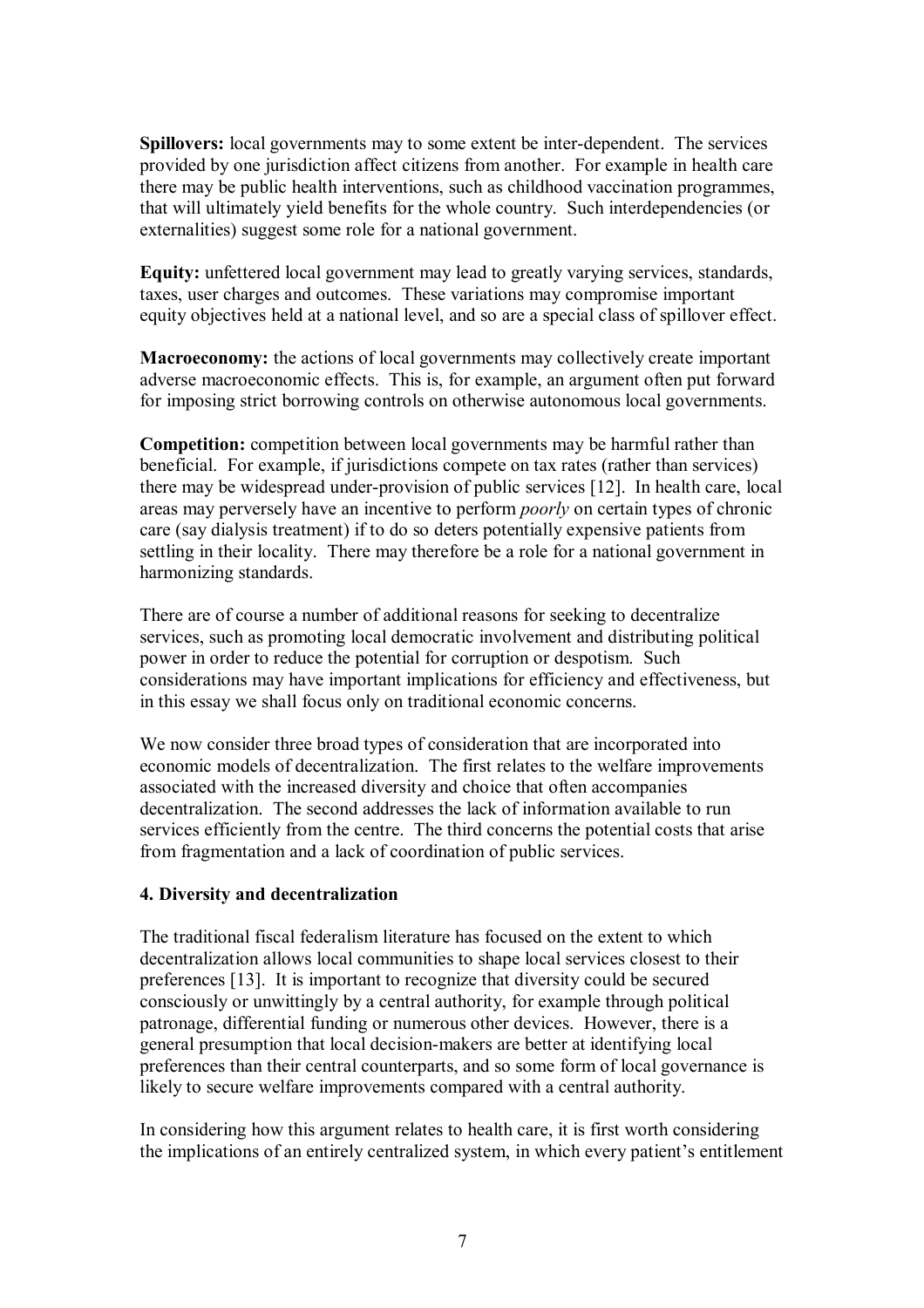(and therefore expenditure) is explicitly defined. This of course assumes unambiguous information about a patient's condition and the appropriate treatment. With uniform levels of efficiency throughout the system, this might result in a system close to many systems of social security, in which a 'demand led' national set of entitlements is carried out mechanically by local administrative offices, and is not far removed from what systems of social health insurance historically sought to secure (before recent reforms) [14]. A major implication of this system would be that it leads to an open-ended budget for the health system – demand cannot be predicted in advance, either at the local or national level. It also has major managerial requirements for specifying and monitoring adherence to entitlements.

In an attempt to secure expenditure control, many health systems therefore allocate prospective budgets to local administrators, and require them (to a greater or lesser extent) to meet all local demand within that budget [15]. This system has many virtues. It is in practice impossible to offer detailed epidemiological predictions of diseases and their treatment requirements. Yet, on average, the costs of delivering a given level of service to a reasonably large population can be predicted with some accuracy. Therefore offering a global budget can often offer local decision makers an opportunity to implement the large majority of national guidelines. Within their budget, they can often trade off lower than expected demand for some interventions against higher than expected demand for others, and thereby secure budgetary control to a tolerable level of accuracy.

Within such systems, central authorities often seek to circumscribe local freedom by ëring-fencingí some part of the local budget for specific functions, or prescribing required treatments for certain conditions (as through the National Institute for Clinical Excellence in the UK). Clearly such constraints circumscribe local freedom and reduce the effective degree of decentralization.

Difficulties arise when the level of devolution is too local, when the amount of mandatory provision is too extensive, or the budgetary mechanism is faulty. Then, random fluctuations in demand can lead to massive overspends or underspends of budgets, and  $-$  without adequate risk sharing arrangements  $-$  gross inequities can arise between otherwise identical patients in different localities if local decision-makers sacrifice uniformity in the interests of meeting budgets [16]. It is for this reason that Smith [17] advocates a range of risk sharing arrangements when setting formulaic budgets for small administrative units such as general practices.

The extent to which local diversity is desired or efficient in health care  $-$  as compared to other public services  $-$  is a matter for debate. The widespread adoption of clinical guidelines and defined 'basic' packages of care suggests that many national policy makers believe that a uniform package of health care is a desirable policy objective. There is also widespread popular concern with 'postcode' rationing of health services. So the extent to which local diversity addresses policy objectives deserves careful scrutiny.

However, it is of the essence of local government that there should be variations in levels of service and tax rates between jurisdictions. In a classic paper, Tiebout [18] argued that citizens might 'vote with their feet' to settle in jurisdictions that provided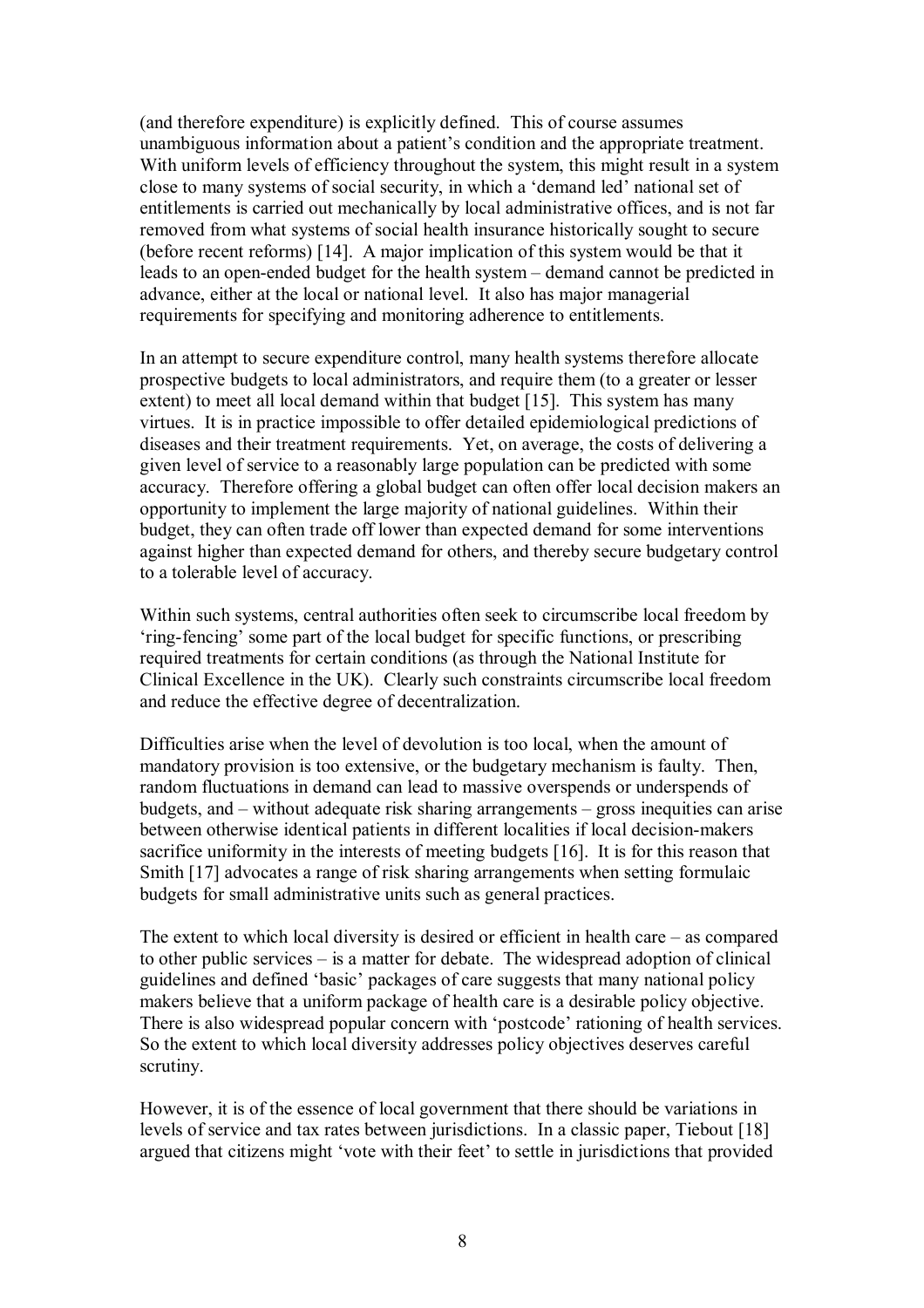a service mix that suited their preferences. Equally, communities might choose their mix of services deliberately to attract (or deter) certain types of citizen. A corollary of this viewpoint is that communities that fail to provide attractive services will lose mobile citizens – frequently those who provide tax revenue in excess of their demand for local public expenditure.

While Tiebout's viewpoint is deliberately extreme and provocative (and perhaps more relevant to a consumerist US setting), it nevertheless offers a great deal of food for thought when considered in relation to health care. For example, if variations in health care provision or user charges (or even local taxes) emerge, will mobile citizens move to areas offering their preferred system of health care? This is unlikely to be more than a marginal consideration so far as general acute services are concerned (although employers may take the quality of local health services into account when considering relocation decisions). However, for citizens with chronic conditions, or older people with generally high health care needs, proximity to relevant services of high quality (or low levels of user charges) might be very important considerations when choosing where to settle. Whether the implied concentration of certain types of health care provision in certain locations leads to a welfare gain is a matter for conjecture, but local diversity is likely to benefit those who are able to move (and can therefore exercise choice) more than those who cannot.

A particularly interesting phenomenon arises when local governments rely on a property tax as their revenue base. Effectively, when buying a property, one secures the right to gain access to local public services as well as the intrinsic benefits of the property (and one also assumes concomitant responsibilities, in the form of local property taxes). Therefore the property price should in principle partially reflect these  $considerations – in other words, the expected benefits and costs of local public$ services might be 'capitalized' into house prices. For example, there is empirical evidence that school education is in England a valued consideration when choosing where to live, with a large impact on house prices [19]. It is therefore highly likely that  $-$  if great variations in health care provision arise  $-$  similar considerations might apply.

One does not need a system of local government for the Tiebout effect to arise. Indeed the education evidence cited above arises from variations in school quality *within* a local government, rather than between jurisdictions. Considerable variations in service standards exist even in national government programmes, such as the NHS, and one would expect some sort of Tiebout effect to be in place already. Decentralization is merely likely to make it more pronounced if local jurisdictions introduce service variations as a matter of deliberate policy, or if variations in local taxes or user charges are permitted.

In health care, whether local governments would seek to encourage (or deter) certain types of patient depends heavily on the finance regime [20]. At present, local areas (primary care trusts) in the English NHS are funded exclusively from national taxes, predominantly on the basis of population size, demography, and an index of socioeconomic disadvantage [21]. The extra funding for an additional citizen will therefore be a crude age-related capitation payment, albeit with some adjustment for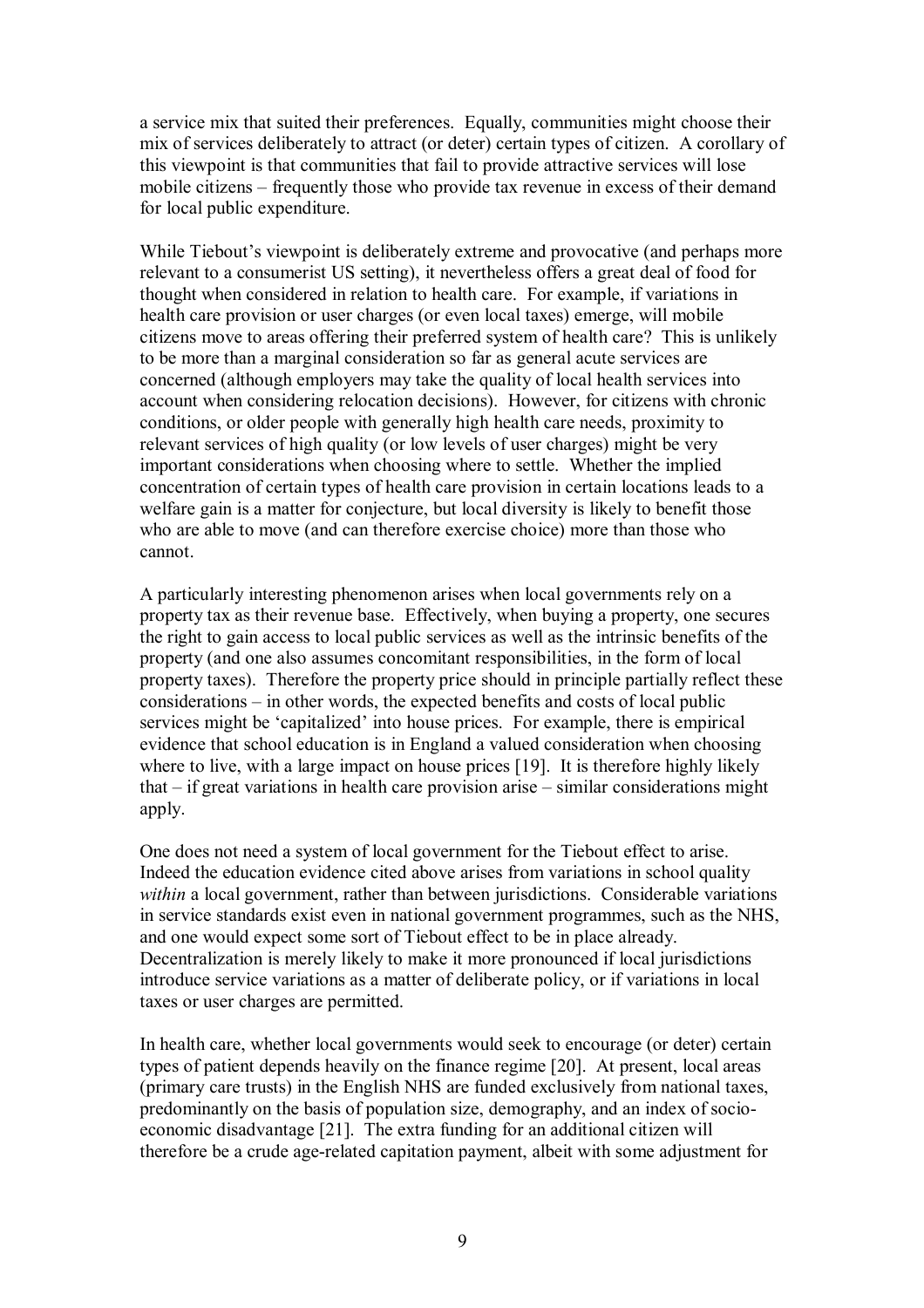general social conditions. Under this sort of funding arrangement, jurisdictions have a strong incentive to deter citizens they know to have health care expenditure needs in excess of the age-specific local average. That is, they may wish to deter citizens with chronic conditions, unhealthy lifestyles and generally poor health.

It is of course quite beyond the powers of local governments explicitly to refuse residence to such citizens. However, there are numerous indirect ways in which jurisdictions could signal that patients with chronic care needs are not a high priority, such as poor facilities, difficult access, and even poor reported outcomes. In short, patients with long term needs might become a very low priority in a system of competitive local governments.

# **5. Information asymmetry and decentralization**

Recently research has focused on the role of information asymmetry in determining the optimal level and nature of decentralization of public services. A central theme of fiscal federalism has always been the informational advantages enjoyed by localities to understand local demand for and supply of local public goods. Formal analysis of this advantage is beginning to emerge.

Seabright [22] examines the distribution of powers between central, regional and local governments. The advantage of decentralization is that it brings electoral power closer to local people, and so may more closely align local preferences with local services. The advantage of centralization is that it permits better coordination of public goods, most notably when the choices of one locality have spillover effects for other localities. In the health domain, one particularly important spillover effect concerns the potentially negative impact of devolving choices to local government on various notions of equity, such as equity of health, equity of access, or equity of financing.

Seabright's model presumes that governments at all levels are interested in reelection, and that the probability of re-election is determined by the level of welfare enjoyed by the population. National (or regional) governments are interested only in those lower level areas that are marginal to their expected re-election (a sort of 'jurisdictional' median voter model). The existence of positive spillovers from one locality's services to another's welfare *increases* the case for centralization. However, this must be traded off against a lack of accountability in jurisdictions that are not critical to the central government's re-election. The case for centralization is also strengthened if localities have similar vulnerability to unforeseen nation-wide circumstances (such as macroeconomic shocks).

There is an implication that aggregate spending will usually be higher under centralization, because the central government takes into account the positive spillover benefits from higher spending. Centralization also increases the willingness to transfer resources from rich to poor areas, therefore benefiting disadvantaged localities. However, centralization might benefit some localities more than others, most notably the 'pivotal' electoral battle grounds. This prediction is borne out by research showing that in England national grants have been skewed to electorally important local authorities [23, 24].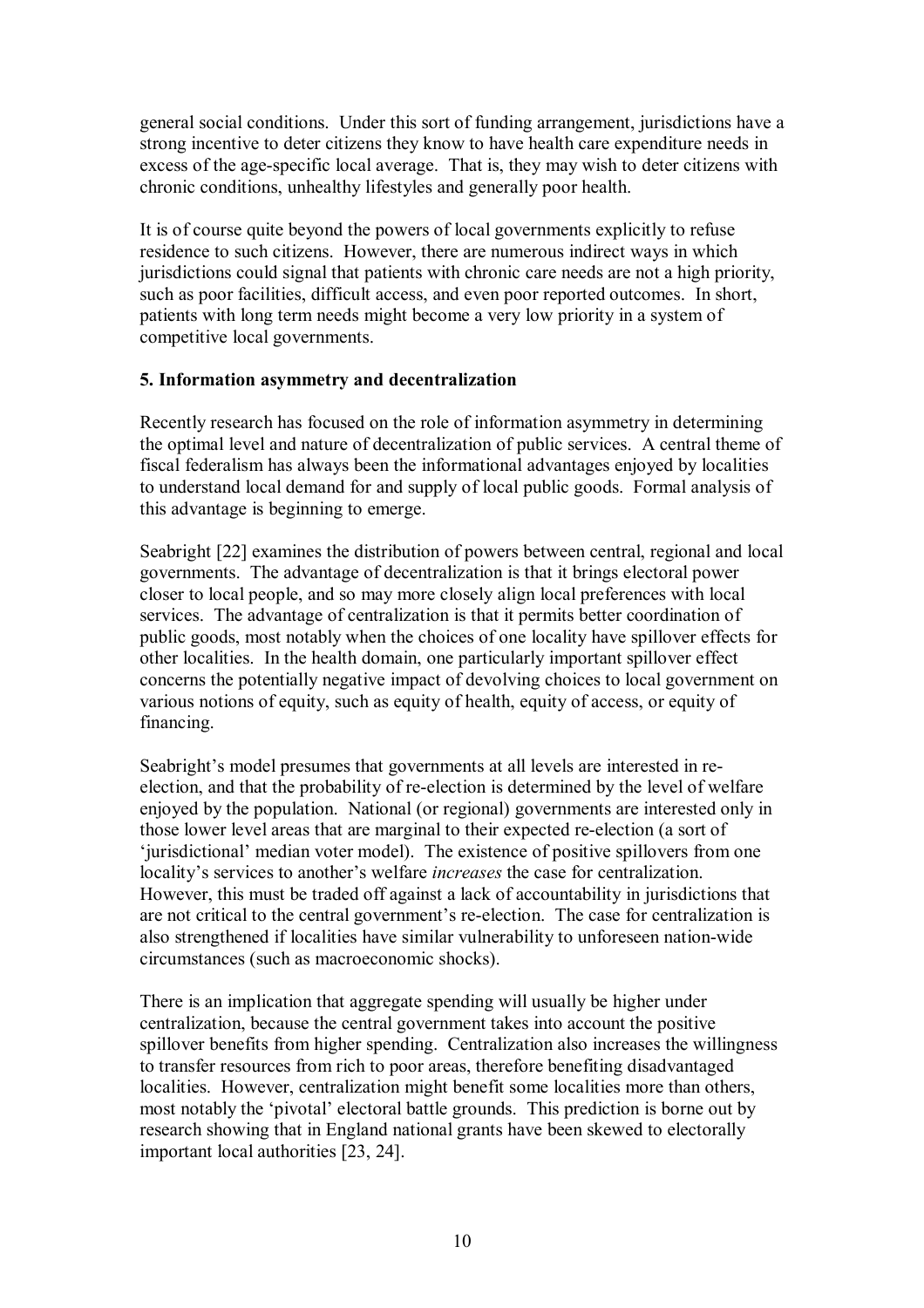Gilbert and Picard [25] assume that central governments are less well informed than local government about two crucial aspects of local services: local production costs and local preferences. They argue that  $-i$  if central government had full information on production costs – then full centralization is optimal, whilst the reverse is the case if the central government had full information on local preferences (including the values attached to spillovers). Ambiguity arises when (as is usually the case) the there is imperfect information on both costs and preferences. If information on costs improves, then the scope for exploitation by local providers decreases, so central government is in a good position to exercise its prime role of accommodating spillover effects. If on the other hand information on costs is poor (or spillovers not important) then decentralization is preferred because the better knowledge of local governments about the efficiency of local providers.

Decentralization supported by central grants offers localities an incentive to act strategically in misrepresenting their true needs and preferences. Levaggi and Smith [26] give an example of the nature of the game in which the locality increases its spending beyond its preferred level in order to attract higher government grant. Barrow [27] shows how the competition between jurisdictions for a fixed central grant can induce spending in excess of efficient levels. In the same vein, Besley and Coate [28] present a model of political economy in which localities have an incentive to elect representatives with high spending preferences to national legislatures.

Finally, Laffont [29] examines an important class of problem, in which decentralization increases the probability of collusion between local purchasers and providers. This risk is especially important in health care, where there is an everpresent danger of local purchasers being 'captured' by powerful providers. A key element of his model is the bounded rationality of the centre in capturing and processing information about localities – in short, the information requirements of effective centralization may be costly. Once again, economic analysis offers no clearcut policy prescription. The informational advantages of delegation have to be weighed against the potential efficiency costs of collusion.

Analyses of this sort emphasize the crucial role of information asymmetry in determining optimal structure of government. But, as Seabright [22] argues, ëthe choice between centralised and decentralised forms of government is very sensitive, not only to variable features of the particular policies in question, but to estimates of the quantitative significance of the phenomena  $-$  such as 'accountability'  $-$  that are in the nature of things very hard to quantify'. In short, whilst we can develop useful models of the structure of the decentralization problem, it is very hard to be able to offer useful policy advice on optimal structures of government.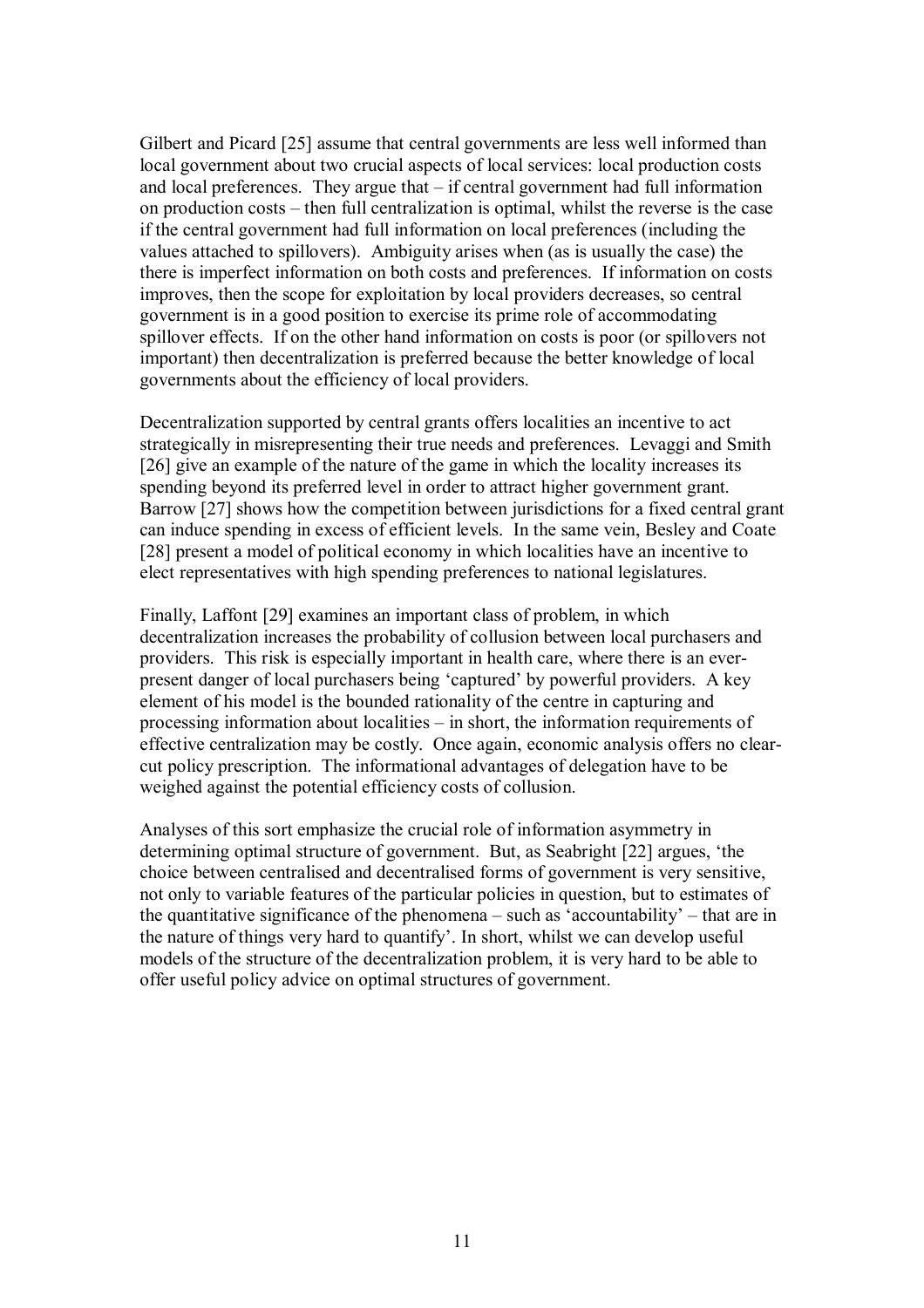### **6. Spillovers and decentralization**

The main role of central governments in the models discussed above is in ensuring that the public services accommodate any valued spillover effects that would otherwise be ignored by jurisdictions. Important examples of these effects can be found in any health care system, and are the reason for the generally high level of central intervention. They include:

- *Clinical training and research:* left to their own devices, localities would probably seek to free-ride on the training and research provided by others, leading to a chronic under-provision.
- *Public health:* given the high mobility of citizens, there is an incentive for localities to ignore actions such as health promotion that secure benefits only in the long term.
- *Inequalities:* the diversity inherent in unfettered local government may compromise nationally held equity objectives.
- *Information:* only a central authority can specify and mandate the collection of the comparative data needed for informed decision-making.
- *Macroeconomic factors:* the health system is a big segment of the economy with major implications for the nation's productivity. There may be a number of features of a decentralized system, such as inhibitions to labour mobility, that have adverse macroeconomic consequences requiring correction by the national government.

The national government has available a number of instruments for accommodating spillovers under four broad categories: centralization of services; central rules and standards; performance reporting; and financial and non-financial incentives.

The centre can indeed internalize the spillover problem by centralizing powers. It is likely that functions such as clinical training and research should be organized directly by the centre. It is difficult to envisage any circumstances in which more oblique attempts to influence system behaviour will be as effective. However for direct patient services there will always be a need for local organizations that purchase local services, and centralizing may merely mean the replacement of local democratic governance by a local administrator accountable to the centre.

More important than structural form are therefore the rules and standards imposed by the centre on local services. Whatever the governance structure, these are always likely to be extensive in health care, particularly in the domain of minimum standards of care and information provision [6]. In the UK, standards have taken the form of guidelines, such as those promulgated by NICE and the National Service Frameworks, whilst in Italy and many other countries they have taken the form of a national basic package of care. Central to the effectiveness of all such instruments are the sanctions associated with departures from the standards, and the extent to which patients are empowered to ensure they are adhered to.

Rules concerning patients' rights can also address spillover problems. For example, a guarantee of patients' mobility can reduce inequity when the provision of hospital care is not equally distributed. For highly specialized treatments, say, patients could then move to where the intervention is supplied. Some patients (those living closer to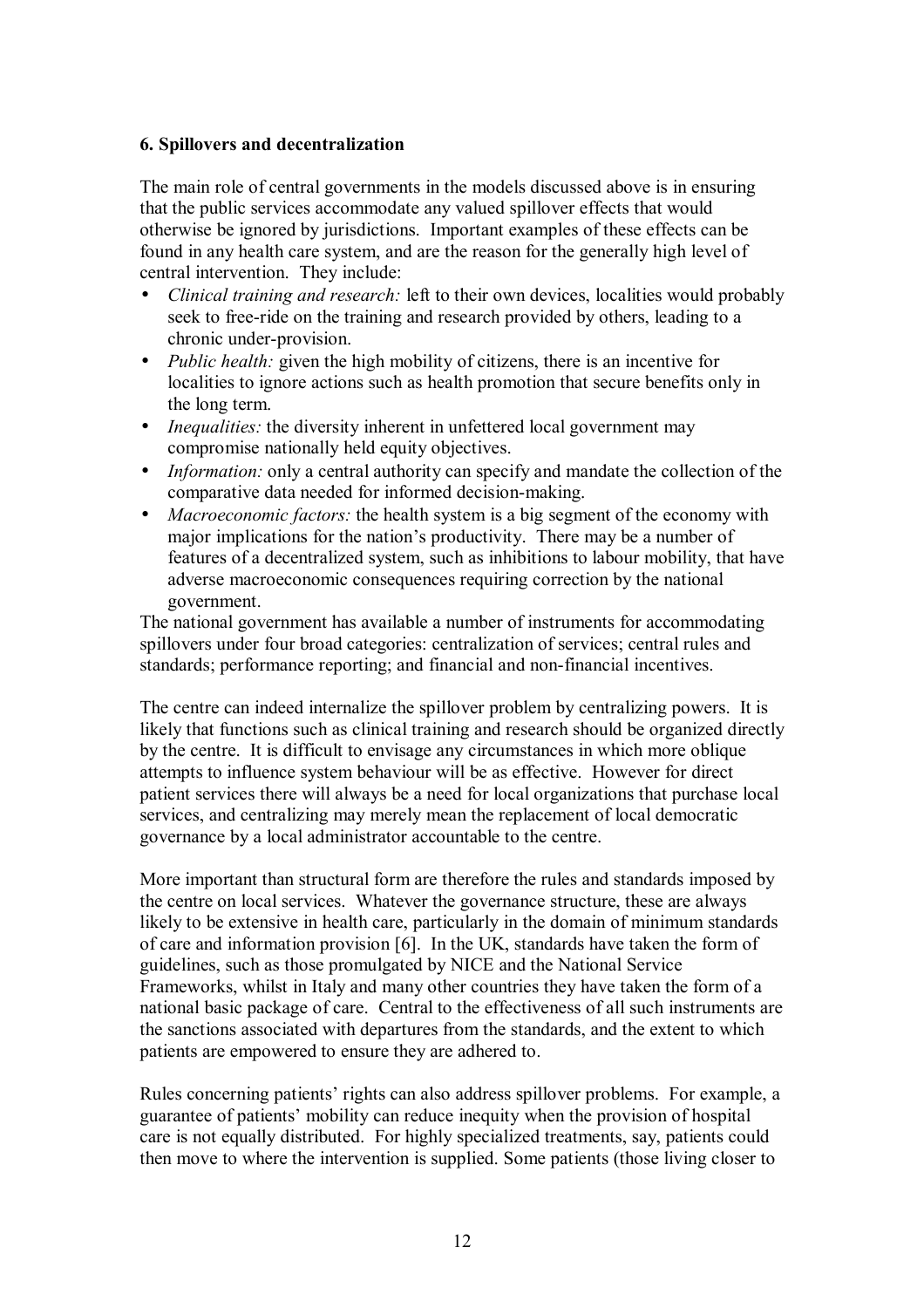the hospital location) will be better off than others, but the cost and quality benefits of concentrating services might outweigh the implied inequity, so long as mobility is guaranteed.

Performance reporting is becoming widespread, and one frequently cited objective is to encourage competition and reduce disparities. However, there is an open question as to what indirect incentives might be introduced by public reporting, and the optimal deployment of comparative data remains a matter for research [30]. Reporting can nevertheless contribute to democratic dialogue and perhaps help the national government learn where spillovers most need attention. Certainly, the emergence of credible OECD data that indicated that - relative to its international peers - the UK health system performed poorly on many aspects of health care was an important stimulus for the long term review of the UK system undertaken by Derek Wanless. One particularly important type of reporting is accreditation and periodic inspection of health system organizations, and properly done such activity can clearly help secure adherence to any nationally specified standards.

Financial incentives can take a number of forms. The traditional fiscal federalism literature considered three broad types of grant-in-aid: unconditional lump sum grants; unconditional matching grants; and conditional grants [9]. Each of these has very different implications for the magnitude and mix of local services, and therefore for spillovers. Hospital systems have experimented extensively with payment mechanisms. For example, English hospitals are gradually moving from a system of block grants towards diagnosis-related group (DRG) funding. The former system tends to discourage treatment, whilst the latter can stimulate treatment in excess of optimal levels. Many academic researchers therefore advocate a 'mixed' block and DRG funding system, as used in Norway.

There is some concern that payments mechanisms for local institutions are ineffective because they are not 'passed on' using equivalent incentives for front line professionals, who ultimately determine the nature of service delivered. To address this, the UK government has recently proposed an immensely ambitious reform of its contract with general practitioners, in which up to 20% of practice income will be determined by reported performance on 150 indicators of clinical quality [31]. We must await impatiently evaluation of this experiment. Increasing attention is also being paid in the UK to the use of non-financial incentives, such as 'earned autonomyí in the form of freedom from standards or less frequent inspection. Again, the effectiveness of these instruments is a matter for research.

Levaggi [32] examines the procedures used to distribute the total budget between competing services in a decentralised system. She finds that it may be most effective to offer grants dependent on providing specific services rather than use block grants and seek to protect parts of the budget. In the extreme, the creation of separate local agencies for different functions may be preferred to a single local organization. Clearly there is then a trade-off with the local coordination of the separate functions.

Thus the 'autonomy' within which any decentralized organizations operate is highly dependent on the system of rules, standards, reporting requirements and incentives within which the centre asks them to operate. In principle, the centre probably always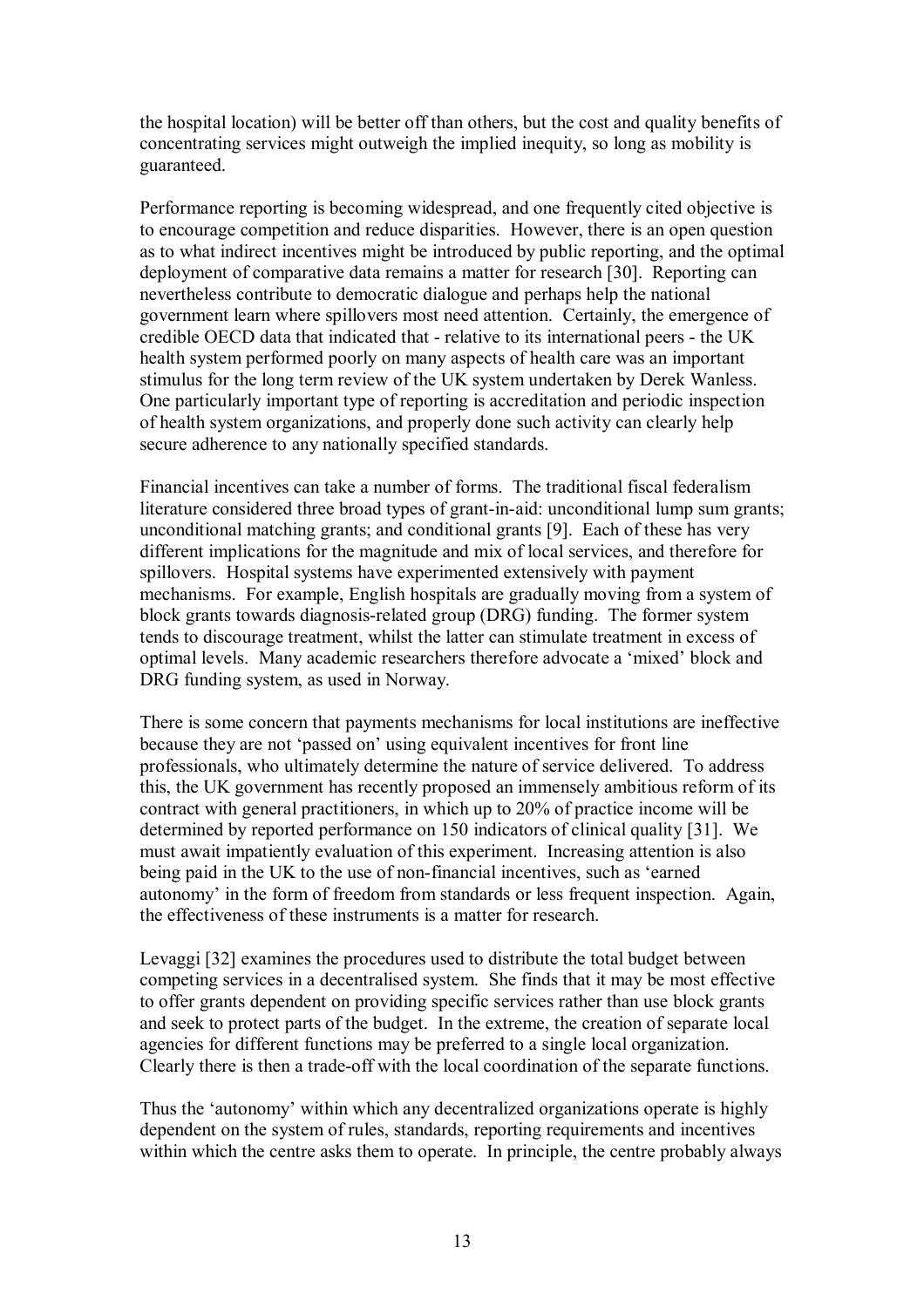has enough instruments available to force localities into a particular pattern of service delivery. We would therefore argue that it needs to use these instruments with discretion, addressing legitimate spillover concerns, but equally ensuring that legitimate local freedoms are respected.

# **7. Concluding comments**

This paper has sought to highlight some of the important themes in the fiscal federalism literature that may be relevant to policy makers seeking to identify optimal decentralization policies in health care. We have noted the multidimensional nature of the concept of decentralization, and the difficulty of securing a simple definition of what it means. There are numerous economic arguments relevant to decentralization debates, but three central issues have dominated the discussion: the implications of diversity amongst local jurisdictions; the implications of local informational advantages; and the implications of spillover effects between jurisdictions.

Diversity amongst local governments, and the associated competition, can induce both beneficial and adverse behaviour. At the very least  $-$  providing the national government makes provision of comparative data mandatory  $-$  localities will be required to account to their electorate for their performance relative to their peers, through the mechanism now known as yardstick competition. Hitherto UK governments have relied heavily on comparative performance data in health care, but have used centrally driven performance management arrangements rather than local democratic control to provide the necessary incentive mechanism. Which of these two arrangements is more effective is an open question.

The scope for competition between local jurisdictions can lead to adverse outcomes. There is a large literature that shows that the mobility of tax bases might lead to levels of local taxation that are lower than optimal, as jurisdictions 'beggar their neighbours' through tax competition. In health care, this might lead to more restricted packages of care or higher user charges than is optimal. It also creates an incentive to give services for chronically sick and elderly people a low priority. There is an important role for the national government to assure minimum standards.

Compared to their local counterparts, national governments may suffer an informational disadvantage when purchasing services. Information asymmetries come under two broad headings: service costs and local preferences. In a service as complex as health care it is very difficult for the centre to determine whether an apparently high level of local costs arises because of inefficiency or external demand factors. The argument for decentralization is that  $-$  by bringing accountability for local expenditure closer to local people – inefficiency will be discouraged.

It is not known how much variation in local preferences exists in health care. For example, it is likely that maximizing health gain is a universally held central objective of all health systems. However, it is equally reasonable to suggest that there may be considerable variation in the local weight given to issues such as access, responsiveness and equity. This being the case, there is a strong case for putting in place local governance mechanisms to solicit local preferences. However, a special concern in health care is the vulnerability of the political process to 'capture' by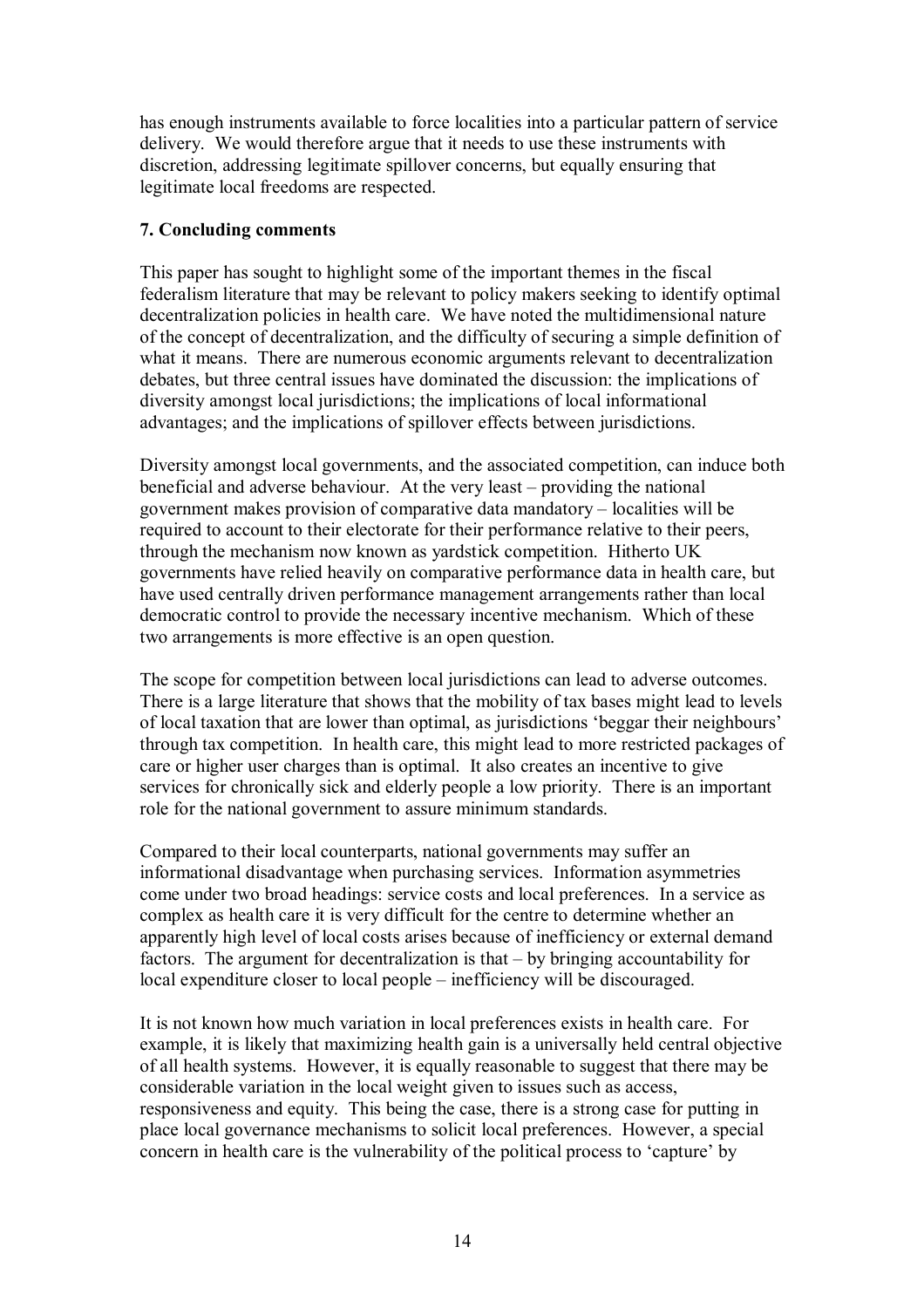interest groups (either patients or producers). This is an area that a vigilant central government should be alert to.

One of the main arguments for a strong central role in public services is the presence of important spillovers, when residents in one locality are affected by the nature of services in other jurisdictions. In health care there are clear reasons to believe that such spillovers are important. If one jurisdiction provides poor quality services, it may induce unwanted migration of chronically sick people to other jurisdictions. Variations in the availability and quality of services have obviously adverse consequences for equity. Some localities may neglect the public health and macroeconomic consequences of their services. Medical education is likely to be a national public good that would be underprovided without central coordination. These sorts of considerations provide a compelling argument for a strong central role, even in a mainly decentralized system, using minimum standards, performance reporting requirements and financial transfers.

We believe that diversity, information and spillovers are the three main considerations when discussing the optimal level of decentralization in health care. However we noted earlier that other arguments have been adduced. Scale economies are often cited as an argument for centralization. Some health system functions  $-$  such as research, technology assessment, and some public health actions – clearly benefit from economies of scale if provided at a national (or even supra-national) level. However, although decentralization requires greater use of local contracting, it is difficult to identify large economies of scale to be derived from national as opposed to local purchasing of most services. Even centralized health systems such as the 'old' NHS, required a local bureaucracy to purchase local services. Therefore we think it unlikely that transaction costs will be materially higher under decentralization.

It is also claimed that the diversity encouraged by decentralization can offer an incentive for innovation. There is scant empirical evidence to support this hypothesis, and an examination of the extremely decentralized US system offers little support for it in health care.

One final point is that the optimal degree of decentralization is likely to be different for different health system functions. Services for primary care and chronic care may have much more scope for local discretion than (say) secondary care services, and may therefore benefit more from decentralization. Yet coordination may require that health system functions are best organized locally by a single purchaser. The optimal size and operational constraints imposed on that purchaser may therefore be something of a compromise.

We have therefore argued that the appropriate level of decentralization in health care is a difficult policy judgement, involving a trade-off between a number of conflicting objectives. Public economics can inform the debate, but can offer no clear-cut recommendations. However, it is likely that an optimal system in health care is likely to combine a strong central role of oversight, standard-setting and information provision with a strong local role that allows local preferences to be expressed and promotes accountability of local services. It is difficult to see how this localism can be achieved in reality (rather than rhetorically) without a robust system of local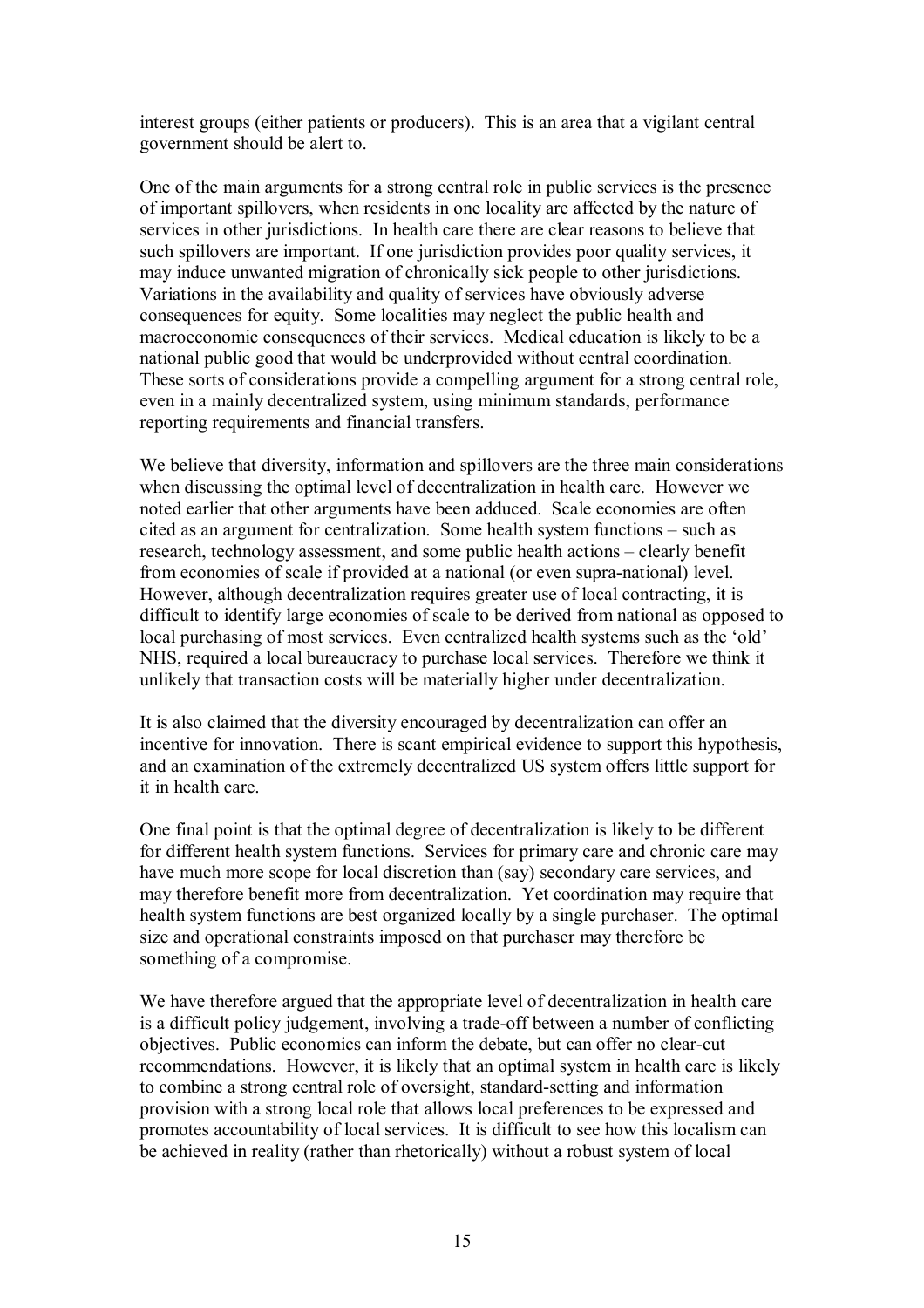democracy and some degree of financial autonomy. In its avowed aim of decentralization it will be interesting to see how far the English NHS goes down the path of real local democratic control.

### **References**

1.Department of Health (2003) *Keeping the NHS local - a new direction of travel*. London: Department of Health.

2.World Health Organization (2003), *Health Care in Transition: Country Profiles*. http://www.euro.who.int/observatory/toppage.

3.Mills, A. (1994), "Decentralization and accountability in the health sector from an international perspective: what are the choices?" *Public Administration and Development*. 14, 281-292.

4.World Bank (2003), *Decentralization and Health Care*. http://www1.worldbank.org/publicsector/decentralization/healthcare.htm (19 November 2003).

5.Lazar, H., K. Banting, R. Boadway, D. Cameron and F. St-Hilaire (2002) *Federalprovincial relations and health care: reconstructing the partnership.* Ottawa: Commission on the Future of Health Care in Canada.

6.Petretto, A. (2000), "On the cost-benefit of the regionalisation of the National Health Service"*, Economics of Governance*. 1, 213-232.

7.Saltman, R., V. Bankauskaite and K. Vrangbaek (2003), *Decentralization in health care: strategies and outcomes*. http://www.euro.who.int/observatory/Studies/20031112\_1 (19 November 2003).

8.Lopez Casasnovas, G. (2001) *The Devolution Of Health Care To The Spanish Regions Reaches The End Point*. Barcelona: Center for Health and Economics, Pompeu Fabreu University.

9.King, D. (1984) *Fiscal tiers: the economics of multi-level government*. London: Allen & Unwin.

10.Barnett, R.R., R. Levaggi and P. Smith (1991), "Accountability and the poll tax: the impact on local authority budgets of the reform of local government finance in England"*, Financial Accountability and Management*. 7(4), 209-228.

11.Shleifer, A. (1985), "A Theory of Yardstick Competition"*, Rand Journal of Economics*. 16(3), 319-327.

12.Wilson, J.D. (1999), "Theories of tax competition"*, National Tax Journal*. 52(2), 269-304.

13.Oates, W. (1972) *Fiscal Federalism*. New York: Harcourt Brace Iovanovich.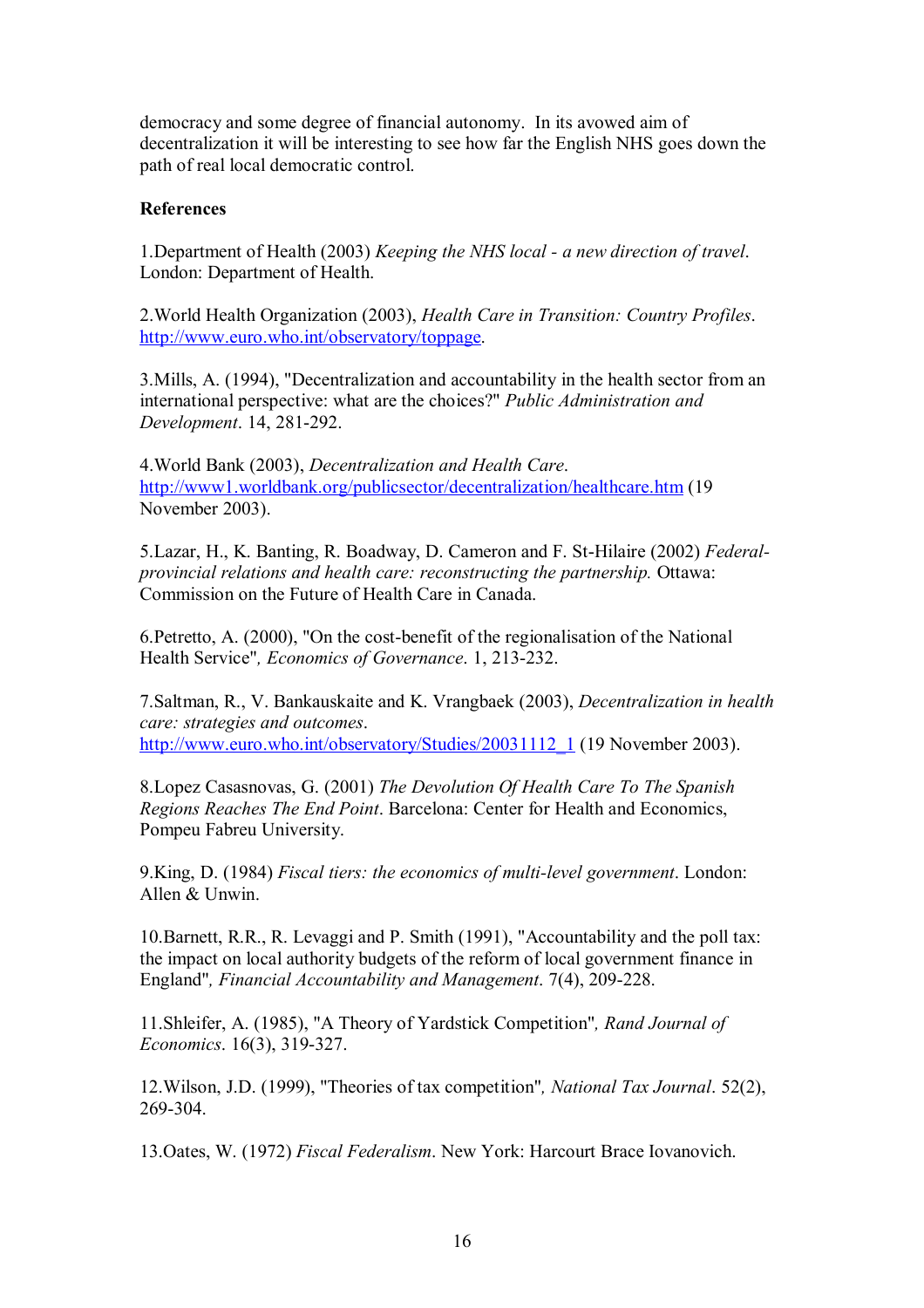14.Normand, C. and R. Busse, (2002) *Social health insurance financing*, in *Funding health care: options for Europe*, E. Mossialos, A. Dixon, J. Figueras and J. Kutzin, Editors. Open University Press: Buckingham.

15.Rice, N. and P. Smith, (2002) *Strategic resource allocation and funding decisions*, in *Funding health care: options for Europe*, E. Mossialos, A. Dixon, J. Figueras and J. Kutzin, Editors. Open University Press: Buckingham.

16.Martin, S., N. Rice and P.C. Smith (1998), "Risk and the general practitioner budget holder"*, Social Science & Medicine*. 47(10), 1547-1554.

17.Smith, P.C. (2003), "Formula funding of public services: An economic analysis"*, Oxford Review of Economic Policy*. 19(2), 301-322.

18.Tiebout, C. (1956), "A pure theory of local expenditure"*, Journal of Political Economy*. 64(5), 416-424.

19.Leech, D. and E. Campos (2003), "Is comprehensive education really free? a case study of the effects of secondary school admission policies on house prices in one local area"*, Journal of the Royal Statistical Society Series A-Statistics in Society*. 166(1), 135-154.

20.Ellis, R.P. (1998), "Creaming, skimping and dumping: provider competition on the intensive and extensive margins"*, Journal of Health Rconomics*. 17(5), 537-555.

21.Department of Health (2003) *Resourca allocation: weighted capitation formula:*. London: Department of Health.

22.Seabright, P. (1996), "Accountability and decentralisation in government: an incomplete contracts approach"*, European Economic Review*. 40(1), 61-89.

23.John, P. and H. Ward (2001), "Political manipulation in a majoritarian democracy: central government target of public funds to English subnational government, in space and across time"*, British Journal of Politics and International Relations*. 3(3), 308- 339.

24.Ward, H. and P. John (1999), "Targeting benefits for electoral gain: constituency marginality and the distribution of grants to English local authorities"*, Political Studies*. 47(1), 32-52.

25.Gilbert, G. and P. Picard (1996), "Incentives and optimal size of local jurisdictions"*, European Economic Review*. 40(1), 19-41.

26.Levaggi, R. and P. Smith (1994), "On the Intergovernmental Fiscal Game"*, Public Finance-Finances Publiques*. 49(1), 72-86.

27.Barrow, M. (1986), "Central grants to local governments: a game theoretic approach"*, Environment and Planning C: Government and Policy*. 4, 155-164.